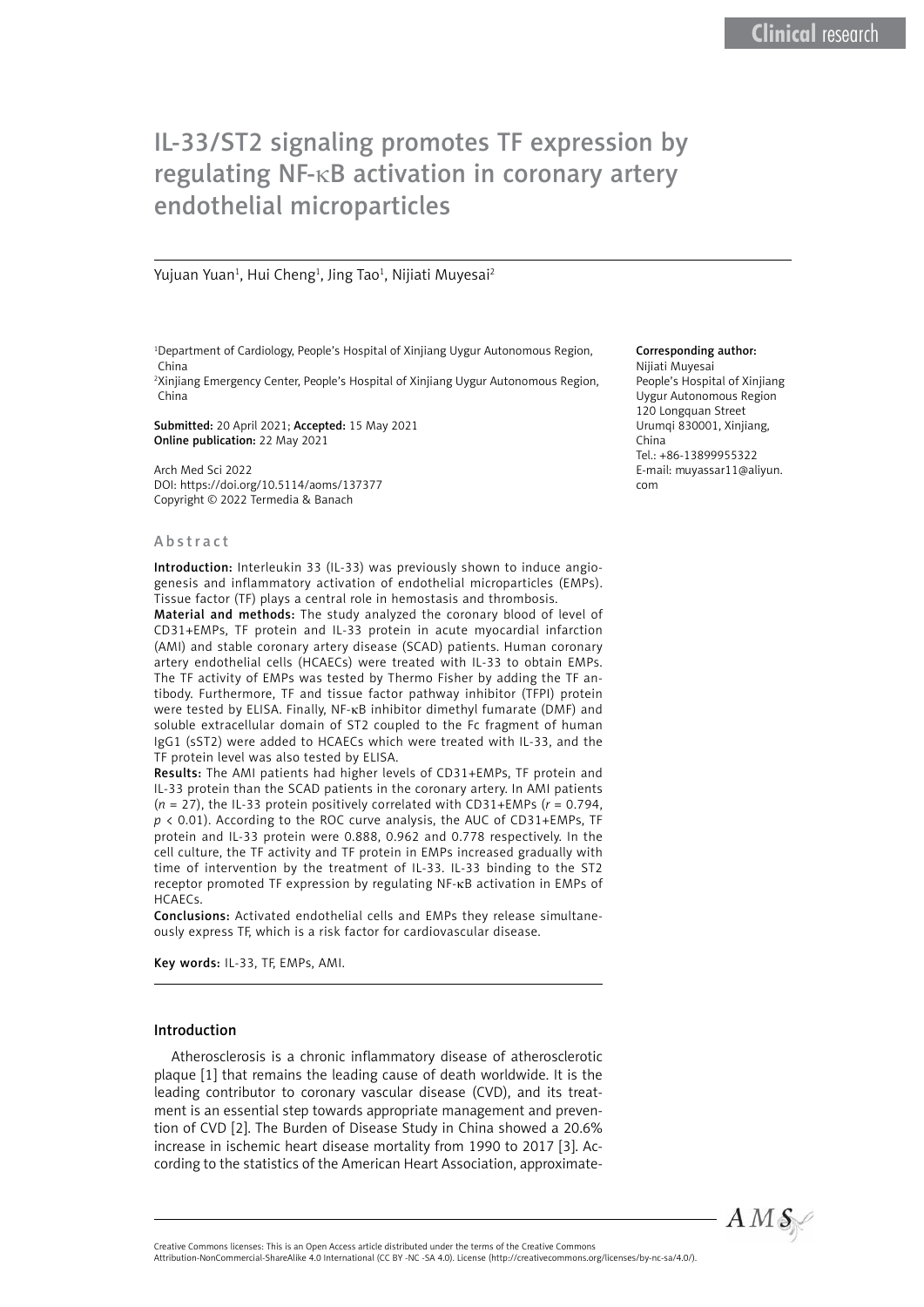ly 2.5 million people were hospitalized for acute myocardial infarction (AMI) each year, among whom 18% of women and 23% of men in a population with an average age of over 40 years died within one year of being diagnosed with AMI [4].

Microparticles (MPs) are cell membrane phosphatidylserine ranging from 0.1 to 1.0 µm, which contain information such as mRNA, microRNAs (miRNAs), receptor and specific proteins of the parent cell [5, 6]. Microparticles from endothelial cells, erythrocytes and platelets play an important role in the process of atherosclerosis [7, 8]. MPs shed from activated or apoptotic cells containing complex procoagulant and proinflammatory properties [9, 10]. The first step in the development of atherosclerotic lesions is endothelial dysfunction, which is a key factor in the development of coronary atherosclerosis disease [11]. Stimulating endothelial cells (ECs) to release endothelial microparticles (EMPs) can not only be used as an early alternative to endothelial dysfunction, but also as a biological mediator to regulate inflammation and coagulation after early EC injury.

Tissue factor (TF), an integral cell-surface glycoprotein and the major in vivo initiator of coagulation, plays a central role in hemostasis and thrombosis [12, 13]. Plaque rupture reveals TF to flowing blood, resulting in coronary thrombosis and occlusion with consequent AMI. Thrombosis is linked to inflammation in many clinical conditions [14].

Interleukin 33 (IL-33) is released in the extracellular space following cell injury [15]. IL-33 and ST2 are found locally in human atherosclerotic plaques [16]. Related studies have shown that circulating IL-33 levels are associated with thrombotic complications after rupture of coronary and carotid atherosclerotic plaques [17], and are associated with ST segment elevation myocardial infarction (STEMI) mortality [18, 19]. These studies showed that IL-33, locally expressed in atherosclerotic plaques, activates ECs by up-regulating the inflammatory system, through which it promotes leukocyte adhesion to ECs and thereby regulates EC proteolysis and promotes angiogenesis, which ultimately accelerates the development of atherosclerotic plaques [16, 20].

Inflammation and coagulation are interdependent, and jointly determine the formation of atherogenic plaque lesions and the clinical progression of arterial thrombosis complications such as AMI, unstable angina and stroke [21, 22]. Therefore, we investigated the effect of IL-33 on TF release of EMPs, which may be a new link between inflammation and coagulation.

# Material and methods

## Study population

The study population consisted of the patients admitted to the Department of Cardiology of Peo-

ple's Hospital of Xinjiang Uygur Autonomous Region in the period from June 2018 to January 2020. According to the inclusion and exclusion criteria, a total of 27 patients with AMI and 30 patients with stable coronary artery disease (SCAD) were included in this study. The trial was conducted in accordance with the Declaration of Helsinki. The study was approved by the Ethics Committee of the People's Hospital of Xinjiang Uygur Autonomous Region (No. 2017041), and all patients provided a signed informed consent form.

Inclusion criteria were as follows:

- AMI: measurement of elevated cardiac biomarkers (troponin preferred) that exceed the 99th percentile of the reference upper limit and fulfil at least one of the following conditions: 1) symptoms of myocardial ischemia; 2) new ischemic ECG changes; 3) pathological Q wave appeared in electrocardiogram; 4) imaging evidence of new loss of viable myocardium or new regional wall motion abnormality in a pattern consistent with an ischemic etiology; 5) identification of a coronary thrombus by angiography or autopsy;
- SCAD: a clinical syndrome of transient ischemic and hypoxia caused by increased myocardial load on the basis of fixed and severe coronary artery stenosis. Patients undergoing coronary angiography for the diagnosis of atherosclerotic heart disease and stent implantation were included in the study (refer to guidelines for the Diagnosis and Treatment of Stable Coronary Artery Disease, Chinese Journal of Cardiovascular Diseases, 2018).

The exclusion criteria were as follows: 1) serious liver or kidney dysfunction; 2) cancer or other debilitating disease; 3) diseases of the hematopoietic system; 4) uncontrolled infection; 5) infarction in another location of the body, such as cerebral infarction or pulmonary embolism; and 6) coronary artery spasm.

## Sample collection

Circulating blood: Venous blood was collected within 24 h after admission for a general biochemical test.

Coronary blood: During PCI, the study subjects' coronary artery was entered via the radial artery during the operation and the guide wire reached the lesion site. The balloon entered the lesion plaque to dilate the balloon, which was suitable for the lesion vessels. After the balloon was rapidly discharged, 10 ml of coronary blood was extracted, and the balloon was evacuated from the guide wire. The specimens were centrifuged at  $3500 \times g$ 15 min at 4°C, and the supernatant was stored in the EP tube with EDTA of three grades. One sample was to obtain MPs and stored at –80°C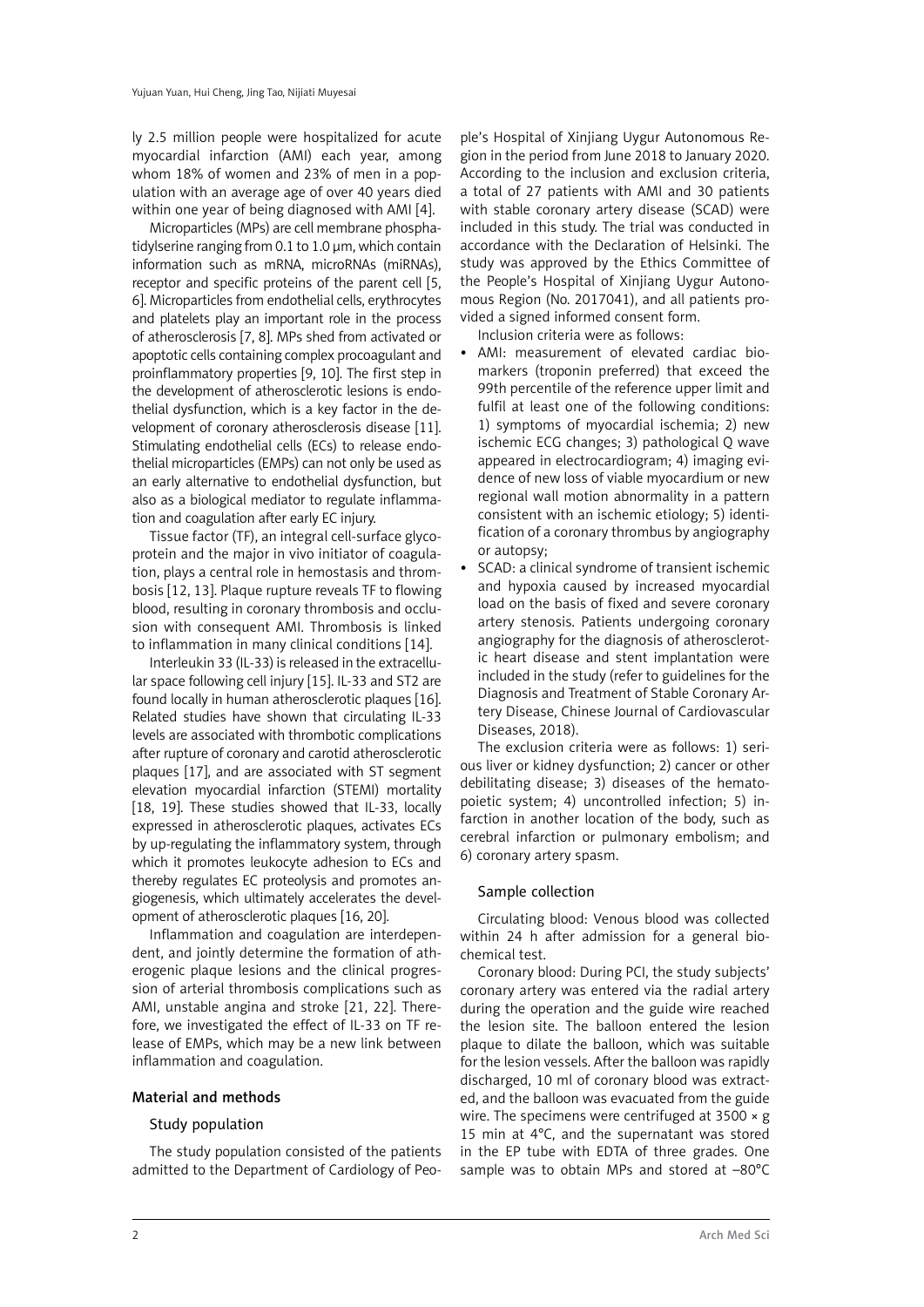for qualitative and quantitative determination of MPs, and the remaining two samples were used for IL-33 and TF protein content detection.

# Quantitation of CD31+EMPs by flow cytometry

The samples were dissolved at room temperature, 500 µl samples were taken from the EP tube, which were centrifuged at 2700  $\times$  g for 15 min and then 20,000  $\times$  g for 20 min at 4°C. After centrifugation, the supernatant was gently removed, and 100 µl of PBS was added. The extracted MPs were added with endothelial cell-specific monoclonal antibody (CD31) (1 : 50 dilution) at room temperature and incubated at 4°C for 30 min. Immediately after adding 200 µl of PBS, the BD FACS AccuriC6 flow cytometer was used for qualitative and quantitative MP detection.

The number of cells in the portal was 10000wh each time, which was read at a flow rate of 35 ul/ min for 30 s. The number of CD31+EMPs was counted and the fluorescence percentage of ECs labelled with specific monoclonal antibodies was analyzed to further characterize CD31+EMPs. The final EMPs were expressed as percentages.

#### Tissue factor and IL-33 protein assays

Tissue factor protein levels in cell lysates were determined using a specific ELISA (Human TF, cusabio CSB-E07913h). The IL-33 protein levels were determined with a specific ELISA (Human IL-33, cusabio CSB-E13000h).

## Cell culture

Human coronary artery endothelial cells (HCAECs) were purchased from GuangZhou Jennio Biotech Co. Ltd and cultured in M199 medium (Hyclone, SH30025) containing 10% fetal bovine serum (FBS), 100 U/ml penicillin and 100 µg/ml streptomycin. Cells were grown in 5% CO<sub>2</sub>, 95% air in a humidified incubator at 37°C.

## Treatment of cells

Human coronary artery endothelial cells were treated with 100 ng/ml of recombinant human (rh) IL-33 (peprotech, 200-33) and blank control for 3, 6, 9, 24 h respectively. In the experiment, the cell supernatant was collected and centrifuged at 500 g for 20 min to remove residual cells and pellets, and then the supernatant was transferred into a centrifuge tube and centrifuged at 2000 g for 20 min. The cell supernatant was transferred to a new centrifuge tube and centrifuged at 20000 g after 50 min, then the supernatant was removed, the precipitate was resuspended by adding PBS, and centrifugation was repeated once to precipitate the MPs.

For blocking the transmembrane receptor ST2, 5 µg/ml soluble extracellular domain ST2 coupled to the Fc fragment of human IgG1 (sST2) (G-Bioscience, BAN1479) and 5 g/ml IgG (Beyotime, A7028) were added to the pre-incubated cultured cells and shaken evenly. In addition, the NF-κB inhibitor dimethyl fumarate (DMF) (Selleck S6192), 100 ng/ml rh IL-33 and DMF+IL-33 upon being shaken evenly were cultured in an incubator. Upon the collection of the cell supernatant, the MPs were obtained by centrifugation with the same method as above. TF protein level in cell lysates was determined using the specific ELISA.

## Tissue factor activity assays

100 µl PBS was added to resuscitate MPs. Tissue factor antibody (Ab) (absolute antibody, ab00516-10.6) and 1 µg/ml IgG (Beyotime, A7028) were added to the two groups, incubated at room temperature for 2 h. Then RIPA protein was lysed for 30 min for subsequent activity detection. After incubation in a 37°C incubator for 30 min, 20 µl FVIIa reaction substrate were added. The OD value of absorbance was detected at 0 min at OD 405 nm wavelength by a Thermo Fisher device (Multiskan 51119000). OD value was detected at intervals of 30 min until 2 h.

## Tissue factor and TFPI protein assays

Human coronary artery endothelial cells were treated with 100 ng/ml of rh IL-33 and blank control for 3, 6, 9, 24 h. Samples of treated rh IL-33 were removed from the –80°C refrigerator and placed at room temperature. Detection of TF and tissue factor pathway inhibitor (TFPI) protein used the human TF (cusabio, CSB-E07913h) and human TFPI sandwich ELISA Kit (R&D Systems, DTFP10), respectively.

Standards and samples were pipetted into the wells, and TF and TFPI present were bound by the immobilized antibody. After removing any unbound substances, the biotin-conjugated antibody specific avidin conjugated horseradish peroxidase (HRP) was added to the wells. Following a wash to remove any unbound avidin-enzyme reagent, a substrate solution was added to the wells and color developed in proportion to the amount of TF and TFPI bound in the initial step. Absorbance read at 450 nm was compared to the values obtained with recombinant TF and TFPI standard.

# Statistical analysis

Continuous variables were expressed as mean ± standard deviation, and the data were compared in terms of Student's t-test or rank sum test in the SPSS 21.0 statistical package for Windows. The  $\chi^2$  test was adopted to analyze the associa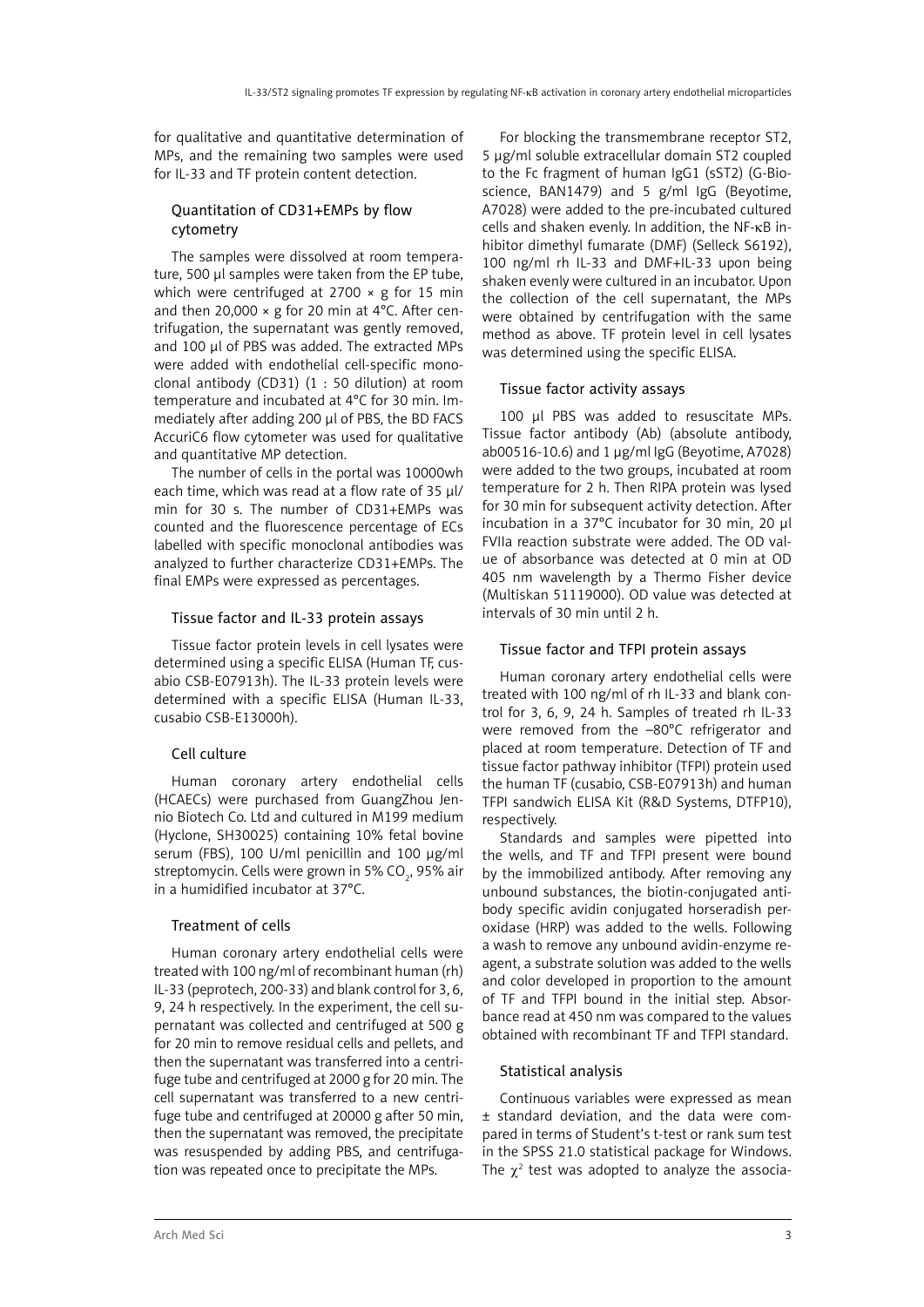tion between categorical variables. Pearson's correlation coefficient was calculated to determine significant correlations. The value of  $p \leq 0.05$  was considered significant.

#### Results

The baseline characteristics of the patients included in this study are shown in Table I according to AMI and SCAD. Striking differences between the two groups were observed for low-density lipoprotein cholesterol (LDL), Gensini score and the usage of prior statin. No significant differences were noted, such as age, sex, body BMI, hypertension, diabetes, smoking, TG, TC, HDL, CRP, Cr,  $Hb_{\text{acc}}$ , LVEF, LVEDD, LVESD and the usage of prior antiplatelet.

Patients with AMI showed significantly higher levels of CD31+EMPs, TF protein and IL-33 protein than SCAD patients (11.10 (8.27, 13.20) vs. 3.92 (2.80,7.02), *p* < 0.001 for CD31+EMPs; 303.80

±42.04 vs. 197.12 ±38.05, *p* < 0.001 for TF protein; 138.29 ±47.64 vs. 96.93 ±28.87, *p* < 0.001 for IL-33 protein) (Table II, Figure 1).

To test whether the level of IL-33 is associated with the level of CD31+EMPs or TF in coronary blood, we assessed the levels of IL-33, CD31+EMPs and TF in 27 patients with AMI. The levels of IL-33 protein and CD31+EMPs showed a significant positive correlation (*r* = 0.794, *p* < 0.001) (Figure 2 A). The level of IL-33 protein did not correlate with TF protein (*r* = 0.064, *p* = 0.752) (Figure 2 B).

To further investigate the efficiency of CD31+ EMPs, TF protein and IL-33 protein as potential biomarkers of AMI, we performed ROC curve analysis on the patients with AMI. According to the outcome of ROC curve analysis, we found that the areas under the curve (AUC) of CD31+EMPs, TF protein and IL-33 protein were 0.888, 0.962, and 0.778 (Figure 3).

Table I. Clinical characteristics of AMI and SACD groups

| <b>Parameters</b>                | AMI $(n = 27)$       | SCAD $(n = 30)$      | $Z/t/\chi^2$ -value | P-value |
|----------------------------------|----------------------|----------------------|---------------------|---------|
| Age                              | $58 + 12$            | $62 + 8$             | 1.402               | 0.166   |
| Male/female                      | 21/6                 | 20/10                | 0.869               | 0.351   |
| BM [kg/m <sup>2</sup> ]          | 27.70 (24.54, 31.14) | 25.85 (23.88, 28.17) | $-0.703$            | 0.482   |
| Hypertension, n (%)              | 14 (51.85)           | 16(53.33)            | 0.013               | 0.911   |
| Diabetes, $n$ $(\%)$             | 10 (37.04)           | 7(23.33)             | 1.275               | 0.259   |
| Smoking, n (%)                   | 18 (66.67)           | 14 (46.67)           | 2.369               | 0.129   |
| CRP [mg/l]                       | 3.49 (2.50, 14.05)   | 2.85(2.50, 3.95)     | $-1.565$            | 0.118   |
| $Cr$ [µmol/l]                    | 69.9 (60.00, 78.05)  | 58.90 (54.03, 73.58) | $-1.730$            | 0.084   |
| TG [mmol/l]                      | $1.69 + 0.98$        | $1.45 \pm 0.99$      | $-0.925$            | 0.359   |
| TC [mmol/l]                      | $4.48 \pm 1.47$      | $4.31 \pm 1.26$      | $-0.458$            | 0.649   |
| HDL [mmol/l]                     | $0.97 + 0.31$        | $0.88 + 0.04$        | $-1.409$            | 0.167   |
| LDL [mmol/l]                     | $3.18 \pm 1.14$      | $2.10 \pm 0.83$      | $-4.071$            | < 0.001 |
| $\mathsf{Hb}_{\mathsf{A1c}}$ (%) | $6.58 + 1.56$        | $6.35 \pm 1.27$      | 0.617               | 0.540   |
| LVEF $(%)$                       | 50 (50, 56)          | 55 (49, 59)          | $-1.210$            | 0.226   |
| LVEDD [mm]                       | 47 (45, 52)          | 48 (45, 51)          | 0.731               | 0.660   |
| $LVESD$ [mm]                     | 29.81 ±3.98          | 27.41 ±7.90          | 1.419               | 0.162   |
| Gensini score                    | 62.13 ±38.29         | 21.45 ±18.33         | 5.198               | < 0.001 |
| Prior medication:                |                      |                      |                     |         |
| Antiplatelet, n (%)              | 13 (48.15)           | 18 (60.00)           | 0.805               | 0.370   |
| Statin, $n$ $(\%)$               | 6(22.22)             | 17 (56.67)           | 7.005               | 0.008   |

*AMI – acute myocardial infarction, SCAD – stable coronary artery disease, BMI – body mass index, CRP – C-reactive protein, Cr – creatinine, TG – triglycerides, TC – total cholesterol, LDL – low-density lipoprotein cholesterol, HDL – high-density lipoprotein cholesterol, LVEF – left*  ventricular ejection fraction, Hb<sub>A1C</sub> – hemoglobin A1C, LVEDD – left ventricular end-diastolic diameter, LVESD – left ventricular end-systolic *diameter*

Table II. Levels of CD31+ EMPs, TF and IL-33 protein in patients with AMI and SCAD

| Parameters                            | AMI                 | <b>SCAD</b>      | Z/t-value | P-value |
|---------------------------------------|---------------------|------------------|-----------|---------|
| $\vert$ CD31+EMPs $\langle\% \rangle$ | 11.10 (8.27, 13.20) | 3.92(2.80, 7.02) | $-5.019$  | & 0.001 |
| $T_F[pg/ml]$                          | 303.80 +42.04       | $197.12 + 38.05$ | $-10.057$ | & 0.001 |
| IL-33 [pg/ml]                         | 138.29 +47.64       | $96.93 + 28.87$  | $-3.911$  | & 0.001 |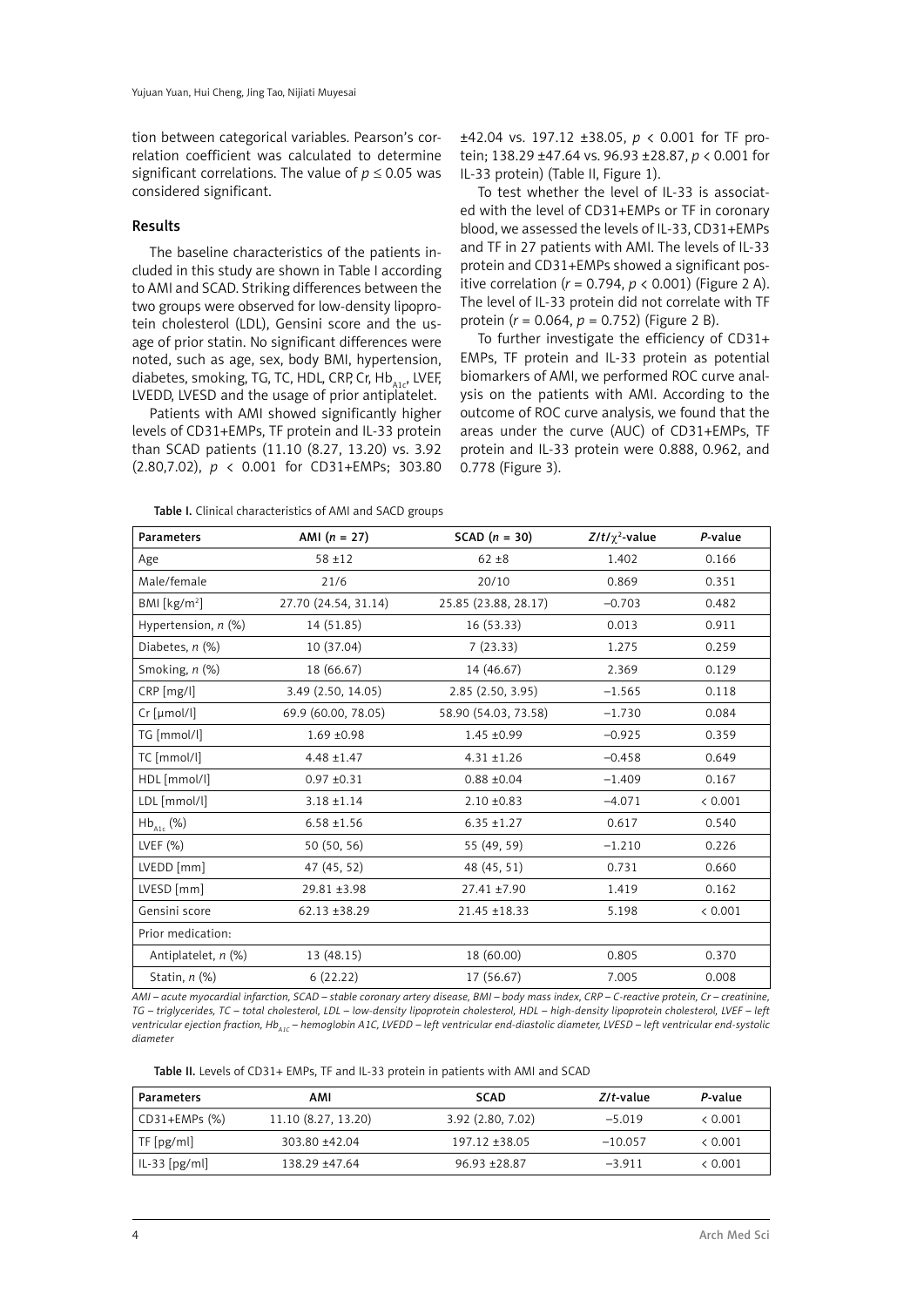



Human coronary artery endothelial cells were treated with 100 ng/ml of rh IL-33 and blank control for 3, 6, 9, 24 h respectively. Microparticles were isolated from cell culture supernatants. Tissue factor Ab and IgG were added to the MPs of the two groups at each time point to test TF expression, which reflected the developmental stages that the TF was expressed. The results showed that the TF activity increased gradually with time of intervention (Figure 4). TF activity was significantly higher compared to controls ( $p$  < 0.05), but the time point of 24 h was not statistically significant.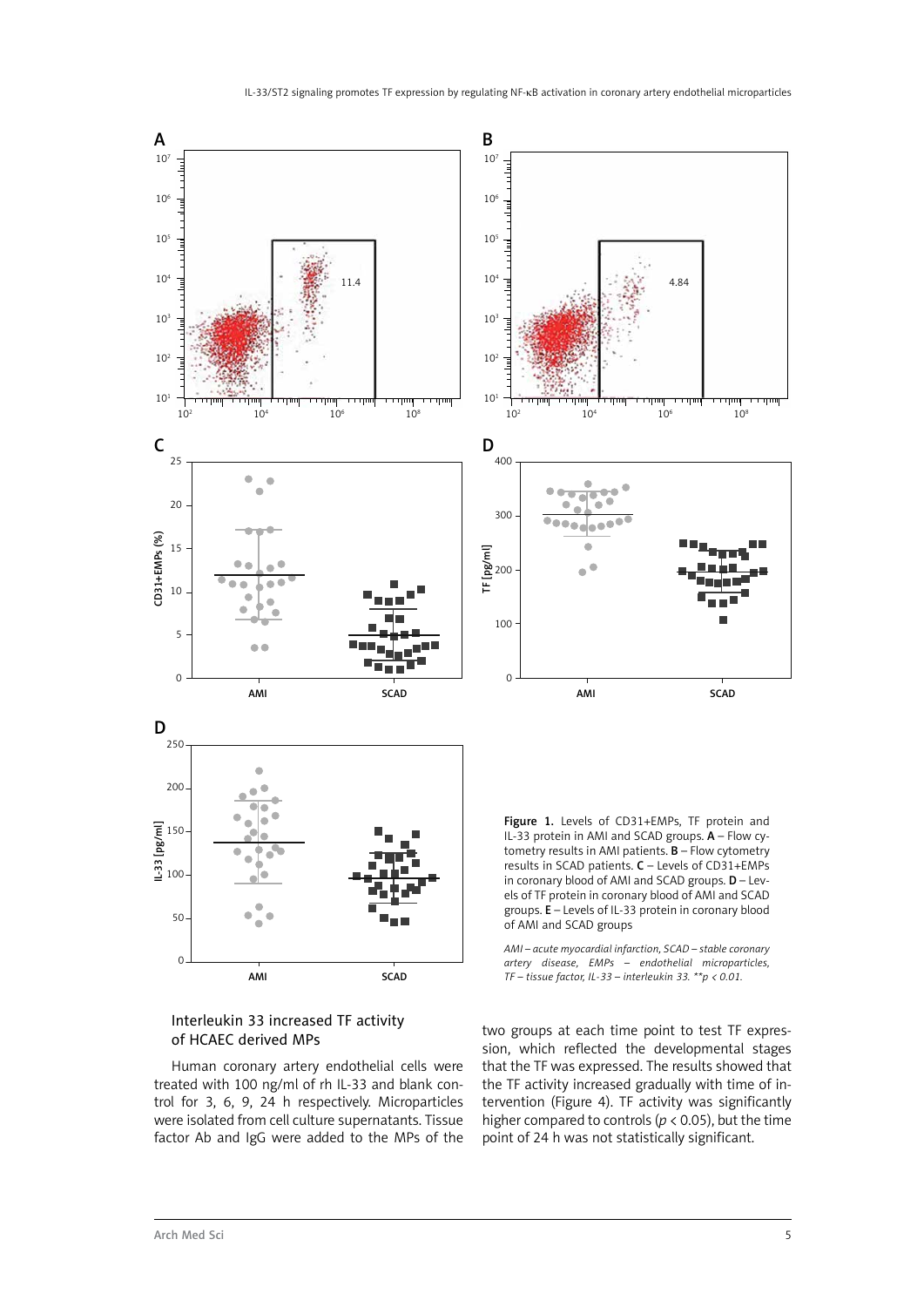

Figure 2. IL-33 is positively correlated with CD31+EMPs in patients with AMI. CD31+EMPs, IL-33 protein and TF protein were determined in coronary blood of patients with AMI. A – The level of IL-33 correlated with CD31+EMPs. B – In contrast, IL-33 did not correlate with TF protein. Pearson's correlation coefficient was calculated to determine significant correlations, *p* < 0.05 is considered significant

*AMI – acute myocardial infarction, EMPs – endothelial microparticles, TF – tissue factor, IL-33 – interleukin 33.*



Figure 3. ROC curve analyses of CD31+EMPs. TF protein and IL-33 protein in AMI patients. We investigated the efficiency of CD31+EMPs, TF protein and IL-33 protein as potential biomarkers of AMI through ROC curve analysis. Areas under the curve (AUC) of EMPs, TF protein and IL-33 protein are 0.888, 0.962, and 0.778

*AMI – acute myocardial infarction, EMPs – endothelial microparticles, TF – tissue factor, IL-33 – interleukin 33.*

## Interleukin 33 upregulated TF protein and downregulated TFPI protein in HCAEC derived MPs

Human coronary artery endothelial cells were treated with the presence or absence of rh IL-33.

Microparticles were isolated from cell culture supernatants. TF and TFPI protein were tested by ELISA, and the expression was presented by the histogram. As Figure 5 shows, the viability of TF was significantly increased upon stimulation with rh IL-33 and the TFPI protein levels decreased conversely (*p* < 0.05).

#### Interleukin 33-induced TF expression ST2 and NF-κB

100 ng/ml DMF or 5 µg/ml sST2 was added to HCAECs which were treated with rh IL-33 and blank control. The TF protein level after adding DMF and sST2 was significantly lower compared to controls (*p* < 0.05) (Figure 6).

#### **Discussion**

Our results suggested that the levels of EMPs, TF protein and IL-33 protein in AMI were higher in patients with SCAD. We examined the diagnostic value of EMPs, TF protein and IL-33 protein in discriminating patients with AMI from patients with SCAD. We also found that IL-33 positively correlated with the level of CD31+EMPs in patients with AMI. No such correlation was found for the levels of IL-33 and TF. Furthermore, this evidence suggests that the higher levels of TF protein, EMPs and IL-33 protein could make them more likely to be potential biomarkers to distinguish patients with AMI from patients with SCAD.

In this study, we found that the pro-inflammatory cytokine IL-33 induced TF expression and TF activity in MPs of HCAECs as well as the release of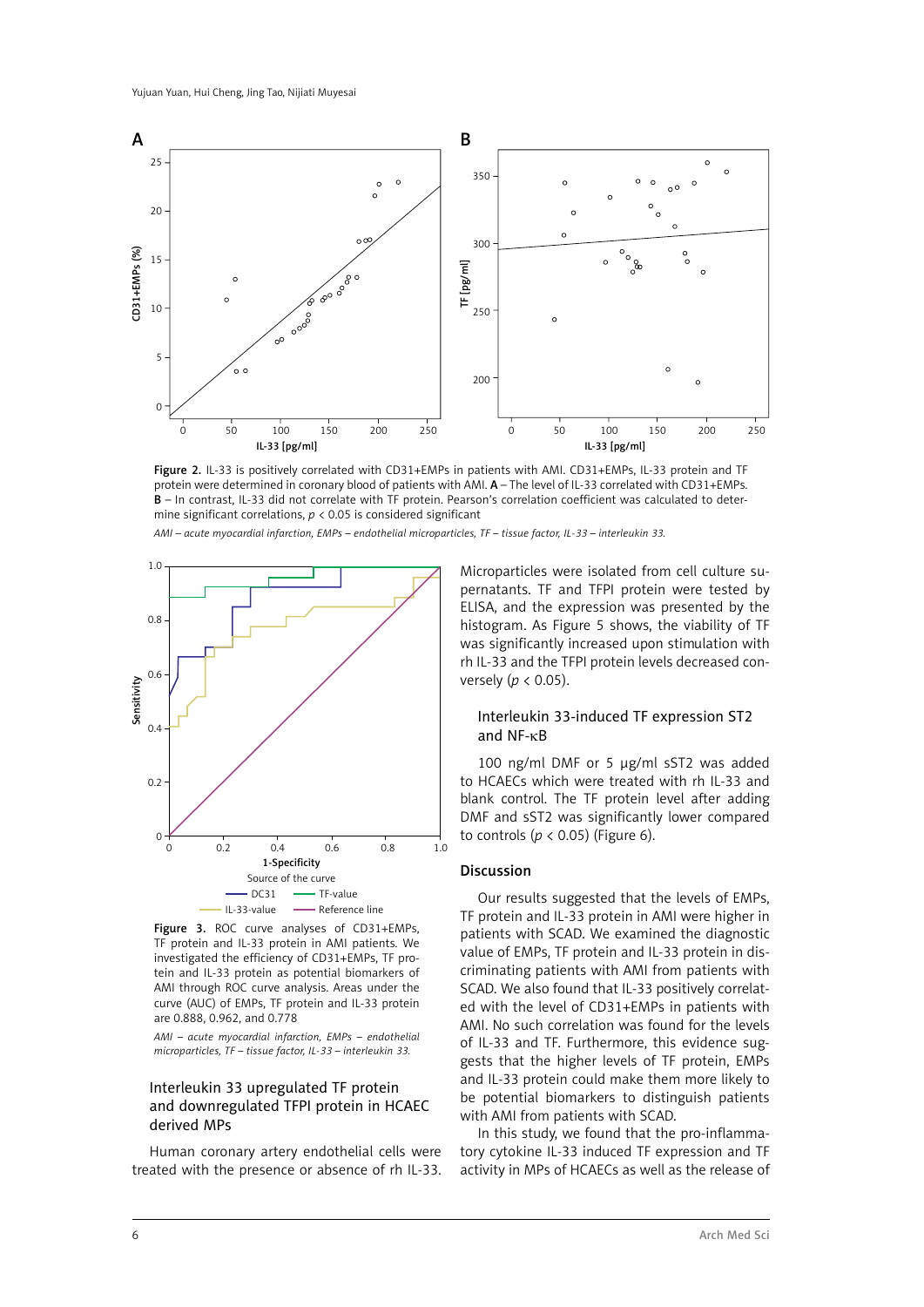procoagulant EMPs. We found that IL-33 upregulated TF protein level and downregulated TFPI protein level in HCAEC MPs. Total cellular TF protein was increased in HCAECs after 3, 6, 9 and 24 h of treatment with IL-33 as compared to the control. TFPI protein levels slightly but significantly declined in MPs of HUVECs after 3, 6, 9 and 24 h of treatment with rh IL-33.

Other studies showed previously that IL-33 exerts its effects via binding to its cell surface receptor ST2 [16, 20]. In order to investigate whether the TF of EC-derived MPs induction by IL-33 was also ST2-mediated, we incubated EMPs with a specific anti-ST2 antibody in the presence or absence of rh IL-33, with the stimulatory effect of IL-33 on TF protein level inhibited. This indicated that the increased TF production was a specific effect of IL-33 on HCAECs, which could be blocked by sST2. In addition, the NF-κB inhibitor DMF was added to the HCAECs, which showed that IL-33/ ST2 signaling promoted TF expression by regulating NF-κB activation.

High concentrations of EMPs may cause vascular damage and aggravate endothelial dysfunction. ECs and EMPs are the predominant sources of circulating blood-borne TF and contribute to the formation of a prothrombotic environment in patients with cardiovascular disease through the propagation of coagulation upon plaque rupture [23, 24].

Tissue factor expressed on the surface of MPs is the main activator of the blood coagulation pathway. More and more studies have found that TF plays an important role in the process of throm-

bosis on the basis of atherosclerosis. It is found that the expression of TF in coronary plaques of patients with acute coronary syndrome (ACS) is



Figure 4. Tissue factor activity by treated TF antibody (Ab) and control. HCAECs were treated with 100 ng/ml of rh IL-33 and blank control to obtain MPs, and then TF Ab and IgG were added. The number of time-points examined for each TF reflects the developmental stages that the TF is expressed for 3, 6, 9, 24 h. The TF activity increased gradually with time of intervention for 3, 6, 9 h, but the time point of 24 h was not statistically significant

*TF – tissue factor, HCAECs – human coronary artery endothelial cells, IL-33 – interleukin 33.*



Figure 5. Human coronary artery endothelial cells incubated for 3, 6, 9, 24 h in the absence (Co) or presence of rh IL-33 (100 ng/ml). A – rh IL-33 induced TF expression and release of TF-positive MPs in HCAECs. B – rh IL-33 induced TFPI expression and release of TFPI-negative MPs in HCAECs

*IL-33 – interleukin 33, TF – tissue factor, MPs – endothelial microparticles, HCAECs – human coronary artery endothelial cells, TFPI – tissue factor pathway inhibitor.*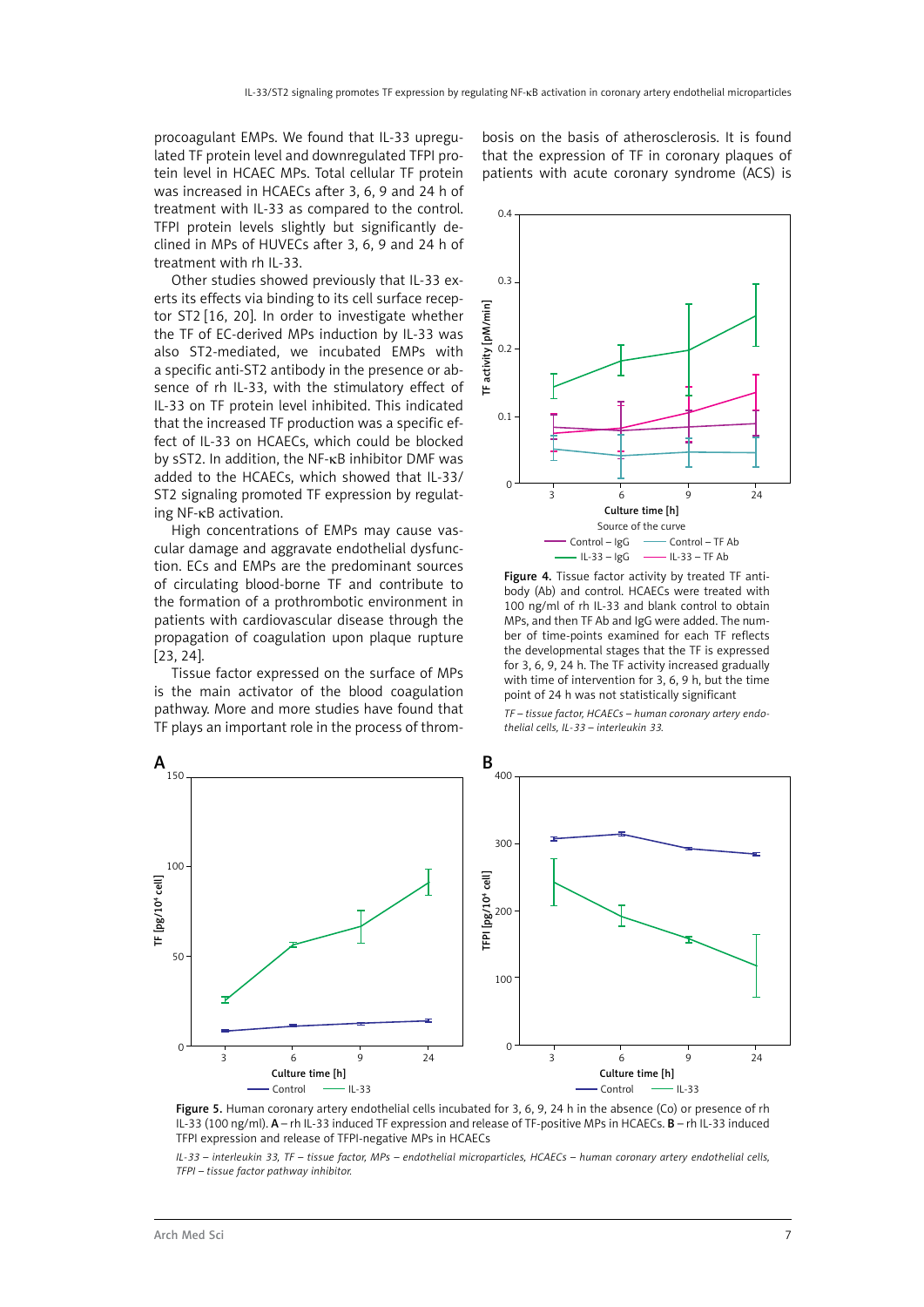

Figure 6. Human coronary artery endothelial cells incubated for 3 h, 6 h, 9 h, 24 h in the absence (Co)/presence of DMF (100 ng/ml), 5 µg/ml sST2 or rh IL-33 (100 ng/ml). A – Isolated MPs were incubated in the absence (Co) or presence of sST2 (5 µg/ml). B – Isolated MPs were incubated in the absence (Co) or presence of DMF (100 ng/ml) and rh IL-33 (100 ng/ml)

*DMF – dimethyl fumarate, MPs – endothelial microparticles, IL-33 – interleukin 33.*

higher than that of patients with stable angina [25]. Tissue factor not only promotes the generation of thrombin and the formation of fibrin, but also causes instability of atherosclerotic plaques without depending on the coagulation mechanism. The process includes TF, which leads to vascular smooth muscle migration, vascular hyperplasia, activation of protease receptor and an inflammatory response [26, 27].

A prospective study suggested that the levels of TF and MPs could serve as biomarkers for thrombosis risk [28]. Activated ECs and their released MPs simultaneously express TF, which is a risk factor for cardiovascular disease [3].

Studies have confirmed that IL-33 binds to the ST2 receptor and activates the NF-κB pathway [16, 20], which causes the expression of TF on the surface of coronary artery endothelial cells and umbilical vein endothelial cells and their source MPs. Researchers found that the expression level of TF mRNA was positively correlated with the expression of IL-33 mRNA in carotid atherosclerotic plaques [29], which proves that IL-33 acts on the TF activity at the endothelial cell surface, enhances the coagulation function of endothelial cell and mediates the formation of thrombus in atherosclerotic plaques [29].

In summary, in this study we observed that the levels of EMPs, TF protein and IL-33 were raised in the AMI patients and IL-33 was positively correlated with the circulating levels of CD31+EMPs in the AMI patients. In addition, it presents evidence of ST2/NF-κB mediated up-regulation of TF protein expression and activity in HCAEC MPs after treatment with IL-33. Furthermore, it suggests that IL-33 treatment increased the release of procoagulant HCAECs-derived MPs. The above findings provide a possible pathophysiologic explanation for a clinical association between IL-33 and atherosclerosis thrombotic events in patients with cardiovascular disease.

In our study the levels of EMPs, TF protein and IL-33 were raised and IL-33 was positively correlated with the circulating levels of CD31+EMPs in the AMI patients. In addition, we present evidence of ST2/NF-κB mediated up-regulation of TF protein expression and activity in HCAECs MPs after treatment with IL-33. Furthermore, it suggests that IL-33 treatment increased the release of procoagulant HCAEC-derived MPs.

#### Acknowledgments

This work was supported by the National Natural Science Foundation of China (No: 82060076). Project of People's Hospital of Xinjiang Uygur Autonomous Region (No: 20190207).

#### Conflict of interest

The authors declare no conflict of interest

#### References

- 1. Hansson GK, Hermansson A. The immune system in atherosclerosis. Nat Immunol 2011; 12: 204-12.
- 2. Hirata T, Arai Y, Takayama M, Abe Y, Ohkuma K, Takebayashi T. Carotid plaque score and risk of cardiovascular mortality in the oldest old: results from the TOOTH study. J Atheroscler Thromb 2018; 25: 55-64.